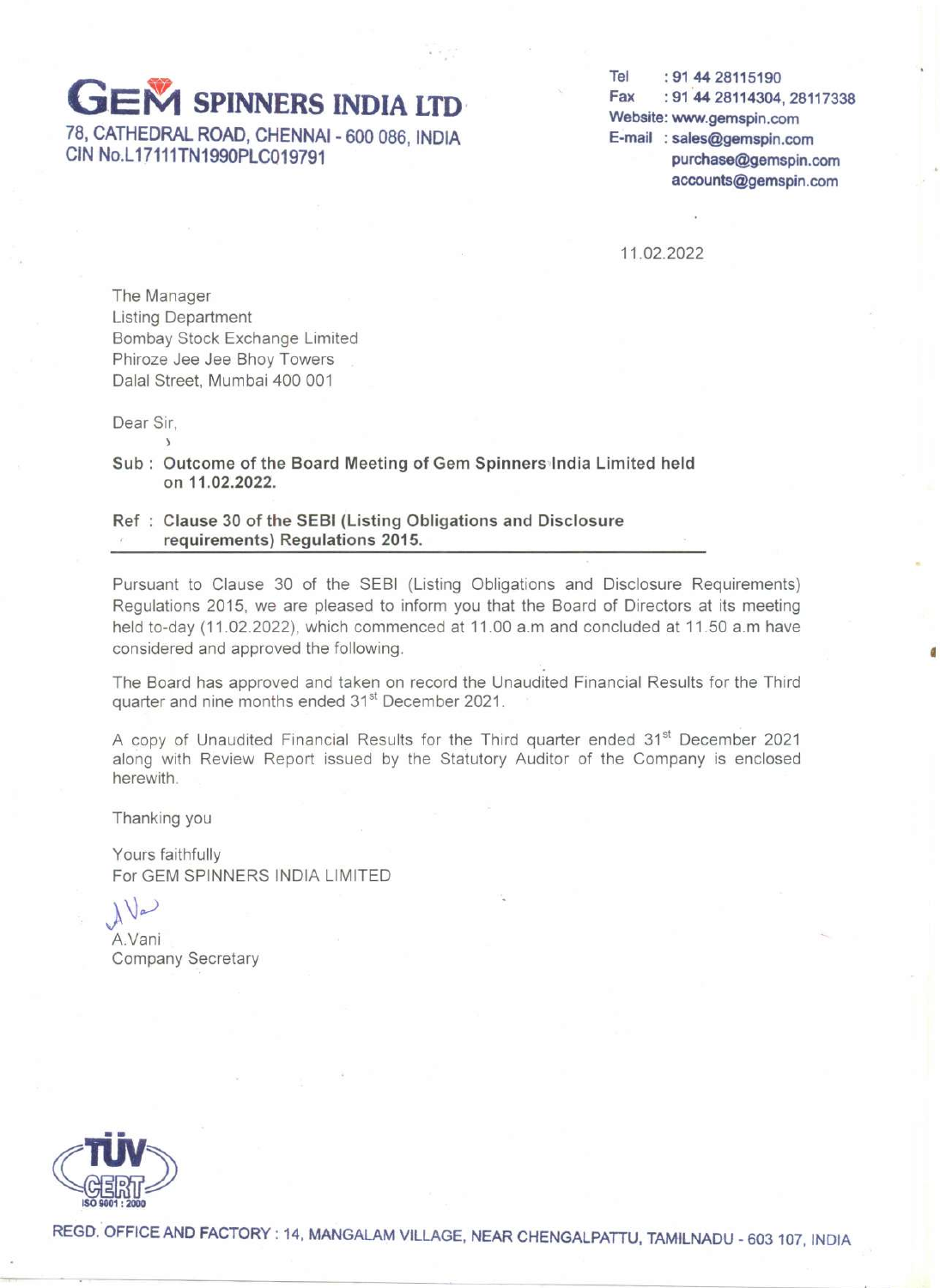|                | <b>GEM SPINNERS INDIA LTD</b><br>Regd. Office: 14, Mangalam Village, Madhuranthangam Taluk, Kancheepuram District - 603 107 |                        |                         |                         |                          |                         |                       |  |  |
|----------------|-----------------------------------------------------------------------------------------------------------------------------|------------------------|-------------------------|-------------------------|--------------------------|-------------------------|-----------------------|--|--|
|                | Part I: Statement of Standalone Unaudited Financial Results for the Third Quarter and Nine months ended 31st December, 2021 |                        |                         |                         |                          |                         |                       |  |  |
|                |                                                                                                                             |                        |                         |                         |                          |                         | Rs.in.lakhs           |  |  |
| SL.            |                                                                                                                             | <b>QUARTER ENDED</b>   |                         |                         | <b>NINE MONTHS ENDED</b> |                         | <b>ENDED</b>          |  |  |
| N <sub>o</sub> | Particulars                                                                                                                 | 31/12/2021<br>Unaudite | 30/09/2021<br>Unaudited | 31/12/2020<br>Unaudited | 31/12/2021<br>Unaudited  | 31/12/2020<br>Unaudited | 31/03/2021<br>Audited |  |  |
| 1              | Income from operation                                                                                                       | 0.00                   | 0.00                    | 0.00                    | 0.00                     | 0.00                    | 0.00                  |  |  |
| $\overline{2}$ | Other income                                                                                                                | 0.00                   | 0.00                    | 0.40                    | 0.00                     | 0.40                    | 0.71                  |  |  |
| 3              | Total income (1+2)                                                                                                          | 0.00                   | 0.00                    | 0.40                    | 0.00                     | 0.40                    | 0.71                  |  |  |
| $\overline{4}$ | Expenses<br>(a) Cost of materials consumed                                                                                  | 0.00                   | 0.00                    | 0.00                    | 0.00                     | 0.00                    | 0.00                  |  |  |
|                | (b) Purchase of stock-in-trade                                                                                              | 0.00                   | 0.00                    | 0.00                    | 0.00                     | 0.00                    | 0.00                  |  |  |
|                | (c) Change in Inventories of finished goods, work-in-progress                                                               |                        |                         |                         |                          |                         |                       |  |  |
|                | and stock-in-trade                                                                                                          | 0.00                   | 0.00                    | 0.00                    | 0.00                     | 0.00                    | 0.00                  |  |  |
|                | (d) Employee benefits expenses                                                                                              | 3.05                   | 3.60                    | 3.30                    | 9.22                     | 6.80                    | 10.23                 |  |  |
|                | (e) Finance costs                                                                                                           | 0.00                   | 0.00                    | 0.00                    | 0.00                     | 0.00                    | 0.00                  |  |  |
|                | (f) Depreciation <sup>3</sup> and amortisation expense                                                                      | 3.90                   | 3.90                    | 5.90                    | 13.70                    | 17.70                   | 23.61                 |  |  |
|                | (f) Other expenses                                                                                                          | 8.71                   | 13.38                   | 12.31                   | 24.75                    | 21.51                   | 28.26                 |  |  |
|                | Total expenses (4)                                                                                                          | 15.66                  | 20.88                   | 21.51                   | 47.67                    | 46.01                   | 62.10                 |  |  |
| 5              | Profit/ (Loss) before exceptional items and Tax                                                                             | (15.66)                | (20.88)                 | (21.11)                 | (47.67)                  | (45.61)                 | (61.39)               |  |  |
| 6              | Exceptional items                                                                                                           | 0.00                   | 0.00                    | 0.00                    | 0.00                     | 0.00                    | 0.00                  |  |  |
| $\overline{7}$ | Profit / (Loss) before Tax (5-6)                                                                                            | (15.66)                | (20.88)                 | (21.11)                 | (47.67)                  | (45.61)                 | (61.39)               |  |  |
| 8              | <b>Tax Expenses</b>                                                                                                         | 0.00                   | 0.00                    | 0.00                    | 0.00                     | 0.00                    | 0.00                  |  |  |
|                | (1) Current Tax                                                                                                             | 0.00                   | 0.00                    | 0.00                    | 0.00                     | 0.00                    | 0.00                  |  |  |
|                | (2) Deferred Tax                                                                                                            | 0.00                   | 0.00                    | 0.00                    | 0.00                     | 0.00                    | 0.00                  |  |  |
| 9              | Profit (+)/ Loss(-) from the continuing operations                                                                          | (15.66)                | (20.88)                 | (21.11)                 | (47.67)                  | (45.61)                 | (61.39)               |  |  |
| 10             | Other Comprehensive Income                                                                                                  | 0.00                   | 0.00                    | 0.00                    | 0.00                     | 0.00                    | 0.00                  |  |  |
| 11             | Total Comprehensive Income for the period (9-10)                                                                            | (15.66)                | (20.88)                 | (21.11)                 | (47.67)                  | (45.61)                 | (61.39)               |  |  |
| 12             | Paid-up equity share capital                                                                                                | 3068.60                | 3068.60                 | 3068.60                 | 3068.60                  | 3068.60                 | 3068.60               |  |  |
| 13             | Earnings Per Equity Share (face value of Rs.5/- each)<br>Basic/Diluted                                                      | (0.03)                 | (0.03)                  | (0.03)                  | (0.08)                   | (0.07)                  | (0.10)                |  |  |

Notes:

1 Pursuant to the requirements of Regulation 33 of SEBI (Listing Obligtions and Diselousure Requirements) Regulations, 2015 as amended, Company has published quarterly results. These financial results have been prepared in accordance with the Indian Accounting Standards ("Ind AS") as prescribed under section 133 of the Companies Act, 2013 read with relevant rules issued thereunder.

2. During the quarter there was no complaint received from the investors.

3. During the quarter the Company has provided depreciation on Plant & Machinery based on the life of the machinery.

4. The above results have been reviewed by the Audit Committee and the same were approved and taken on record by the Board of Directors at the Meeting held on 11th February, 2022

5. The Company has considered the potential impact on COVID 19 in the preparation of the unaudited financial results. Based on its assessments there is no material impact on the carrying value of assets based on the information available till the date of approval of these financial results. The Company is continuously monitor any material changes in econimic conditions.

6. Previous quarter's figures have been regrouped *1* reclassified wherever necessary.

~~

•

Place : CHENNAI RVEERAMANI RVEERAMANI RVEERAMANI RVEERAMANI RVEERAMANI RVEERAMANI RVEERAMANI Date . 11.02.2022 MANAGING DIRECTOR

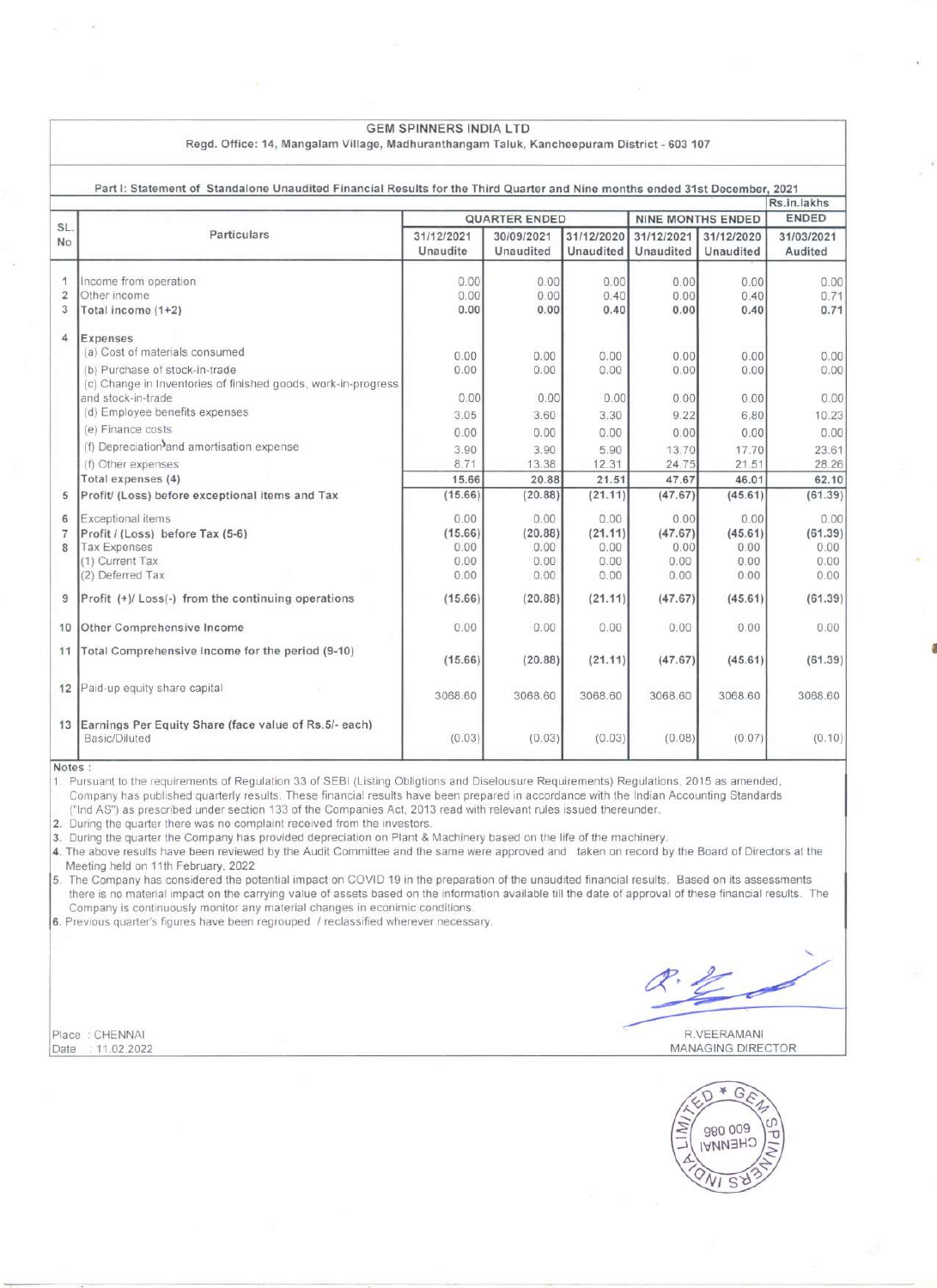|                                              |             | AS AT      |  |  |  |
|----------------------------------------------|-------------|------------|--|--|--|
| Particulars                                  | 31/12/2021  | 31/03/2021 |  |  |  |
|                                              | (UNAUDITED) | (AUDITED)  |  |  |  |
| <b>A.ASSETS</b>                              |             |            |  |  |  |
| Non-current assets                           |             |            |  |  |  |
| a) Fixed Assets                              | 557.75      | 571.44     |  |  |  |
| b) Deferred Tax assets (net)                 | 116.29      | 116.29     |  |  |  |
| c) Long-term Loans and advances              | 43.55       | 43.50      |  |  |  |
| d) Other non-current assets                  | 13.75       | 13.86      |  |  |  |
| Sub-total: Non-current assets                | 731.34      | 745.09     |  |  |  |
| <b>Current assets</b>                        |             |            |  |  |  |
| a) Current investments                       |             |            |  |  |  |
| b) Inventories                               |             |            |  |  |  |
| c) Trade receivables                         |             |            |  |  |  |
| d) Cash and Bank balances                    | 4.58        | 3.06       |  |  |  |
| e) Short term loans and advances             |             |            |  |  |  |
| f) Other current assets                      | 7.22        | 6.29       |  |  |  |
| Sub-total : Current assets                   | 11.80       | 9.35       |  |  |  |
| <b>TOTAL - ASSETS</b>                        | 743.14      | 754.44     |  |  |  |
| <b>B.EQUITY AND LIABILITIES</b>              |             |            |  |  |  |
| 1.Shareholder's Funds                        |             |            |  |  |  |
| a) Share Capital                             | 3068.60     | 3068.60    |  |  |  |
| b) Reserves and Surplus                      | $-3081.76$  | $-3034.08$ |  |  |  |
| c) Share Application Money pending allotment |             |            |  |  |  |
| Sub-total: Shareholder's Funds               | $-13.16$    | 34.52      |  |  |  |
| 2. Non-current liabilities                   |             |            |  |  |  |
| a) Other Long term liabilities               | 657.40      | 657.30     |  |  |  |
| 3. Current liabilities                       |             |            |  |  |  |
| a) Short-term borrowings                     |             |            |  |  |  |
| b) Trade payables                            | 82.49       | 45.23      |  |  |  |
| c) Other current liabilities                 | 1.34        | 4.12       |  |  |  |
| d) Short-term provisions                     | 15.07       | 13.27      |  |  |  |
| Sub-total : Current liabilities              | 98.90       | 62.62      |  |  |  |
| TOTAL - EQUITY AND LIABILITIES               | 743.14      | 754.44     |  |  |  |